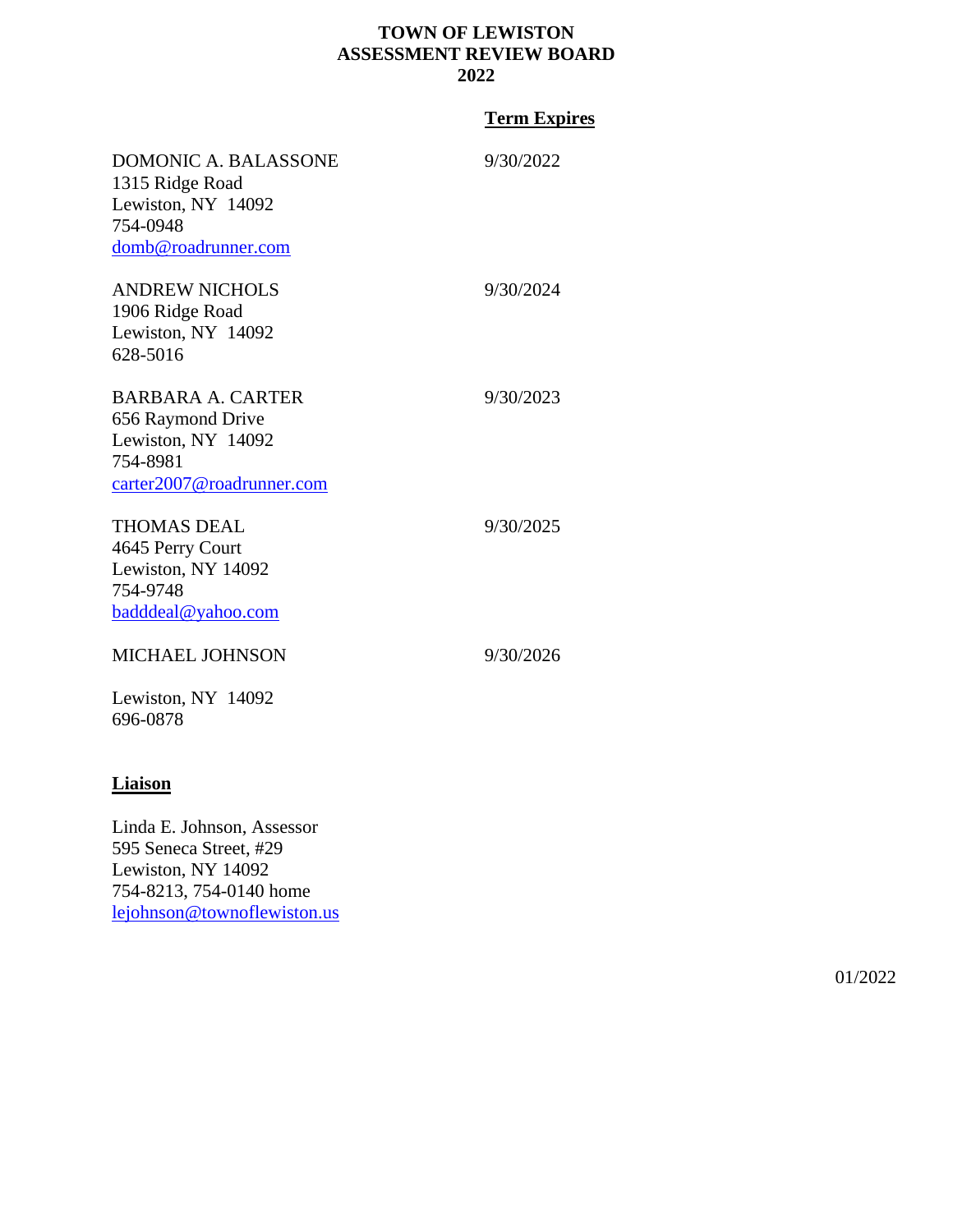# **TOWN OF LEWISTON CABLE COMMISSION 2022**

# **Yearly Appointments**

Chairman

JAMES ABBONDANZA 1141 Escarpment Drive

Lewiston, NY 14092 298-0791, 713-6773 cell

ANTHONY DiPASQUALE 4194 Lower River Road Youngstown, NY 14174 946-2623 [depo12@roadrunner.com](mailto:depo12@roadrunner.com)

KARL F. FRANKOVITCH 450 Mohawk Street Lewiston, NY 14092 754-7134 work, 998-0376 cell [kff@niagaralaw.com](mailto:kff@niagaralaw.com)

CARL HOFFMAN 4321 Riverwalk South Youngstown, NY 14174 754-4313, 940-8187 cell [morningviewhoffman@mac.com](mailto:morningviewhoffman@mac.com)

JOHN P. SHARPE 4578 Porter Center Road Lewiston, NY 14092 754-4540 [jpsharpegis@gmail.com](mailto:jpsharpegis@gmail.com)

# **Town Board Liaison**

JASON C. MYERS Sanborn, NY 14132 478-5262 c j[myers14132](mailto:jmyers14132@gmail.com)@gmail.com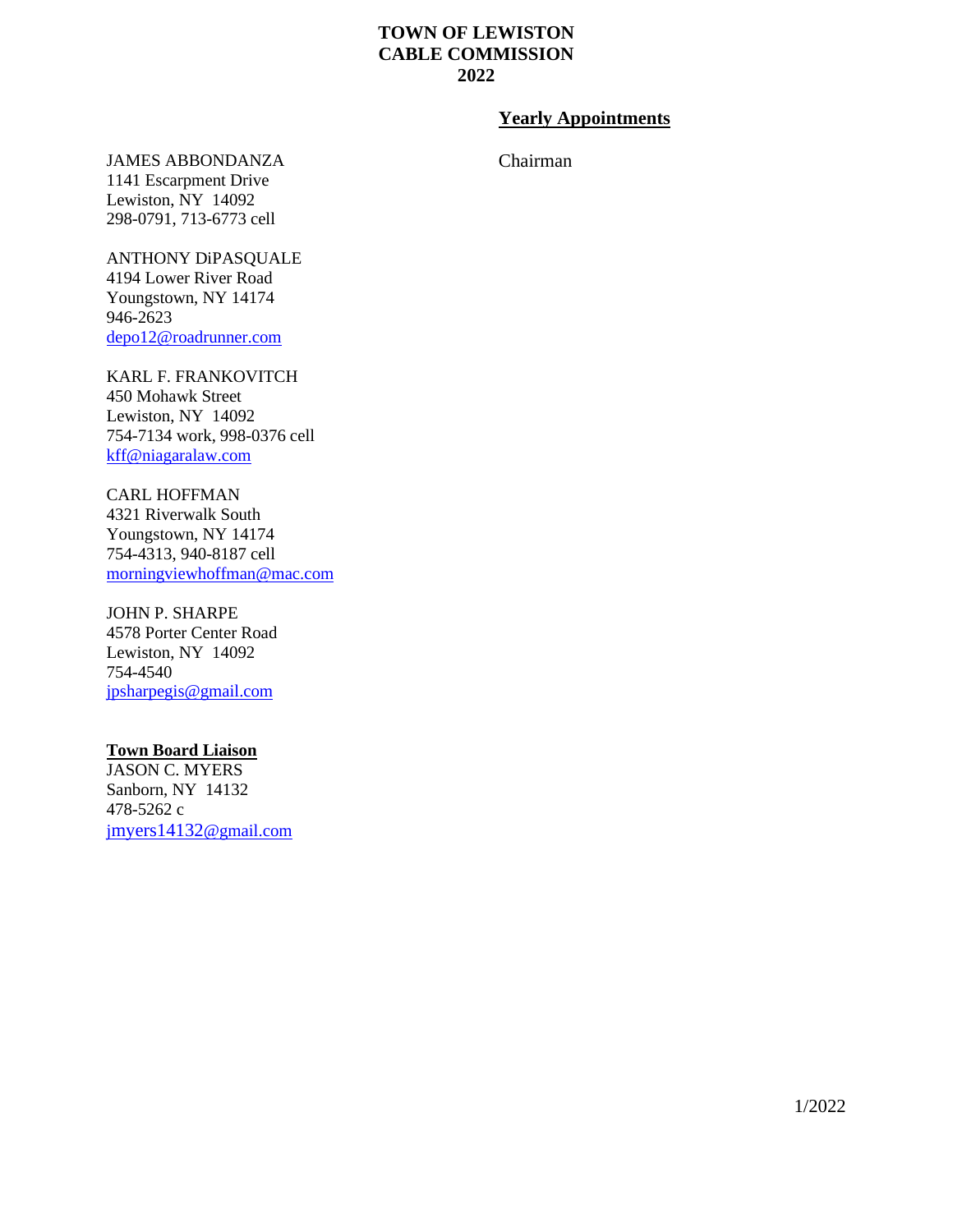# **TOWN OF LEWISTON CWM SITING BOARD COMMUNITY ADVISORY COMMITTEE (CAC) 2022**

ALFONSO M. BAX 5166 Military Road Lewiston, NY 14092 284-0496 [ambax@roadrunner.com](mailto:ambax@roadrunner.com)

ROBERT M. DiFRANCESCO 4640 Perry Court Lewiston, NY 14092 754-2244 [kidfrisco22@aol.com](mailto:kidfrisco22@aol.com)

DR. MARK GALLO 2345 Ridge Road Ransomville, NY 14131 525-5973 [mgallo@niagara.edu](mailto:mgallo@niagara.edu)

JOSEPH L. LEONE 731 Third Street Niagara Falls, NY 14301 285-9511 ext. 100 [leonelawoffice.nf@gmail.com](mailto:leonelawoffice.nf@gmail.com)

AMY H. WITRYOL 4726 Lower River Road Lewiston, NY 14092 754-1434, 913-2551 cell [amyville@roadrunner.com](mailto:amyville@roadrunner.com)

#### **Town Board Liaison**

ROBIN J. MORREALE, Councilman 403 Aberdeen Road Lewiston, NY 14092 523-4599 [morrealerob@gmail.com](mailto:morrealerob@gmail.com)

Lifetime Appointments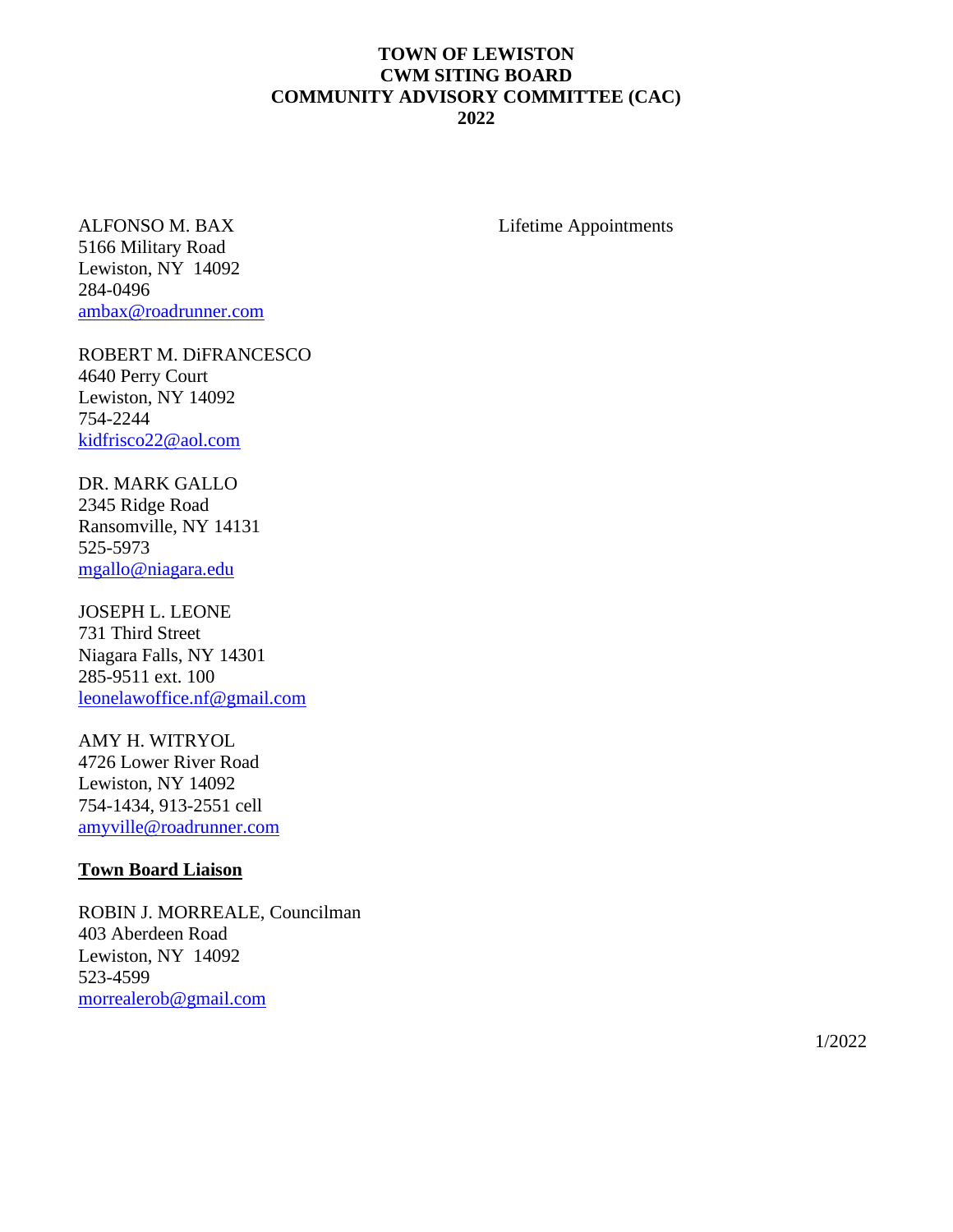# **TOWN OF LEWISTON ENVIRONMENTAL COMMISSION 2022**

# **Term Expires**

| <b>JAMES M. ALLEN</b><br>4898 Ridgeview Avenue<br>Lewiston, NY 14092<br>754-8897<br>jmnpallen@verizon.net                        | 12/31/2024<br>Vice-Chairman                                                                                |
|----------------------------------------------------------------------------------------------------------------------------------|------------------------------------------------------------------------------------------------------------|
| DOMONIC A. BALASSONE<br>1315 Ridge Road<br>Lewiston, NY 14092<br>754-0948, 417-1404 cell<br>domb@roadrunner.com                  | 12/31/2022                                                                                                 |
| ZACHARY H. COLLISTER<br>619 Sandlewood Drive<br>Lewiston, NY 14092<br>628-2906<br>zcollister@hotmail.com                         | 12/31/2022                                                                                                 |
| <b>F. BROCK DAVY</b><br>547 Meadowbrook Drive<br>Lewiston, NY 14092<br>282-5082, 313-0580 cell<br>brockd888@gmail.com            | 12/31/2024                                                                                                 |
| <b>MATTHEW S. FELDMAN</b><br>806 The Circle<br>Lewiston, NY 14092<br>917-660-5779 work<br>mfeldman@feldmankieffer.com            | 12/31/2023                                                                                                 |
| <b>VICTORIA POLKA</b><br>5211 Bridle Path Lane<br>Lewiston, NY 14092<br>297-5081, 622-1413 cell<br>vm68polka@gmail.com           | 12/31/2024                                                                                                 |
| <b>JERALD I. WOLFGANG</b><br>4267 Lower River Road<br>Youngstown, NY 14174<br>754-7745, 628-5029 cell<br>$jw4267@$ gmail.com     | 12/31/2023<br>Chairman                                                                                     |
| <b>Town Board Liaisons</b><br>WILLIAM E. GEIBEN<br>420 Oneida Street<br>Lewiston, NY 14092<br>481-7844 c<br>billgeiben@yahoo.com | <b>ROBIN J. MORREALE</b><br>403 Aberdeen Road<br>Lewiston, NY 14092<br>523-4599 c<br>morrealerob@gmail.com |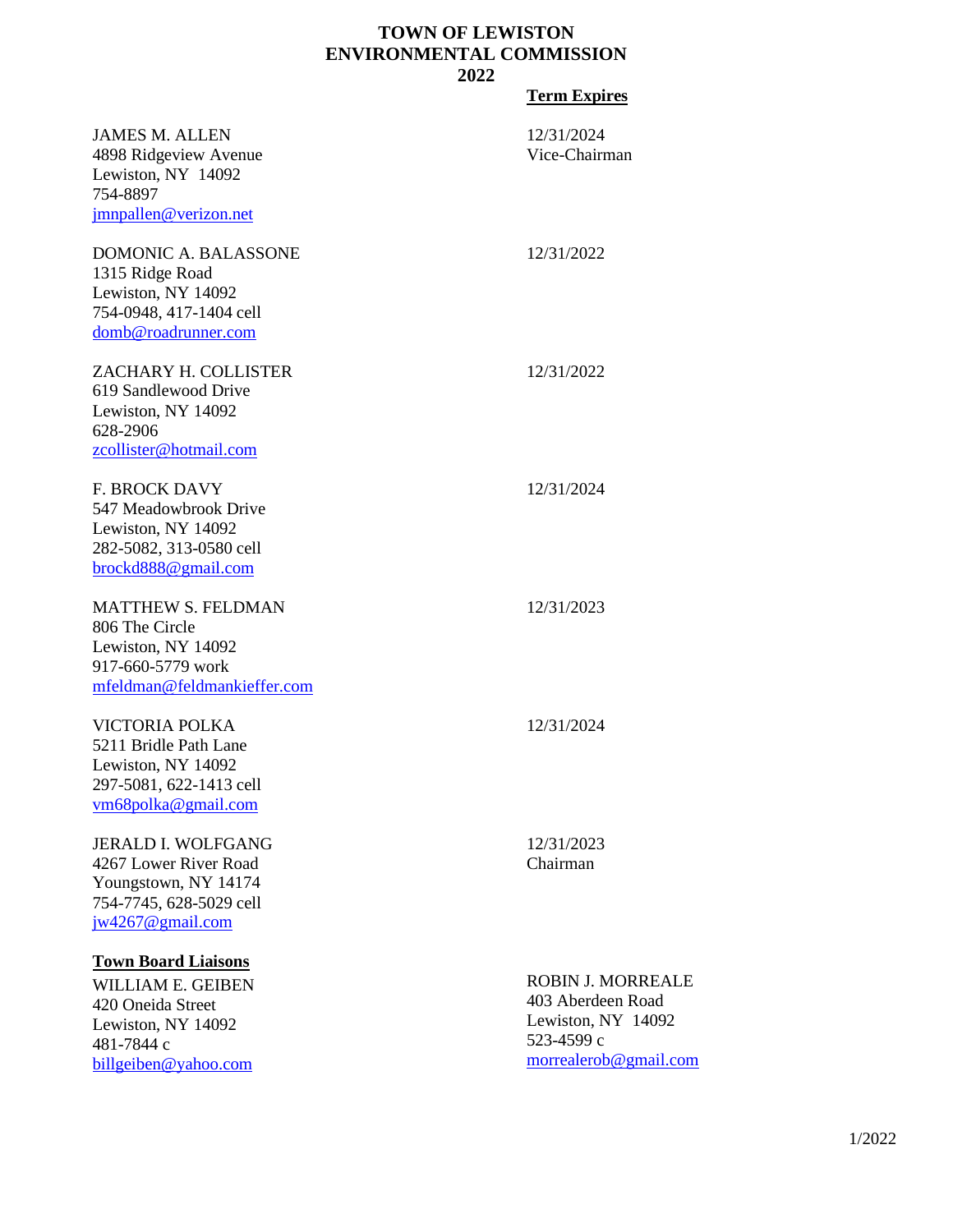# **TOWN OF LEWISTON BOARD OF ETHICS 2022**

# **Yearly Appointments**

ROBERT M. DiFRANCESCO 4640 Perry Court Lewiston, NY 14092 754-2244 [kidfrisco22@aol.com](mailto:kidfrisco22@aol.com)

LINDA E. JOHNSON 595 Seneca Street #29 Lewiston, NY 14092 754-0140, 777-2762 cell [lejohnson@townoflewiston.us](mailto:lejohnson@townoflewiston.us)

SUZANNE M. PARDEE 1804 Ridge Road Lewiston, NY 14092 622-7979 [oldss@royhart.org](mailto:oldss@royhart.org)

JAMES C. ROSCETTI 4656 Perry Court Lewiston, NY 14092 754-8862, 553-2039 work [jcroscetti@gmail.com](mailto:jcroscetti@gmail.com)

RONALD R. WINKLEY 730 Seneca Street Lewiston, NY 14092 754-2107 [rrwinkley@gmail.com](mailto:rrwinkley@gmail.com)

# **Ex-Officio**

Alphonso M. Bax, Town Attorney 5166 Military Road Lewiston, NY 14092 284-0496 h, 754-4497 work [ambax@roadrunner.com](mailto:ambax@roadrunner.com)

Chairman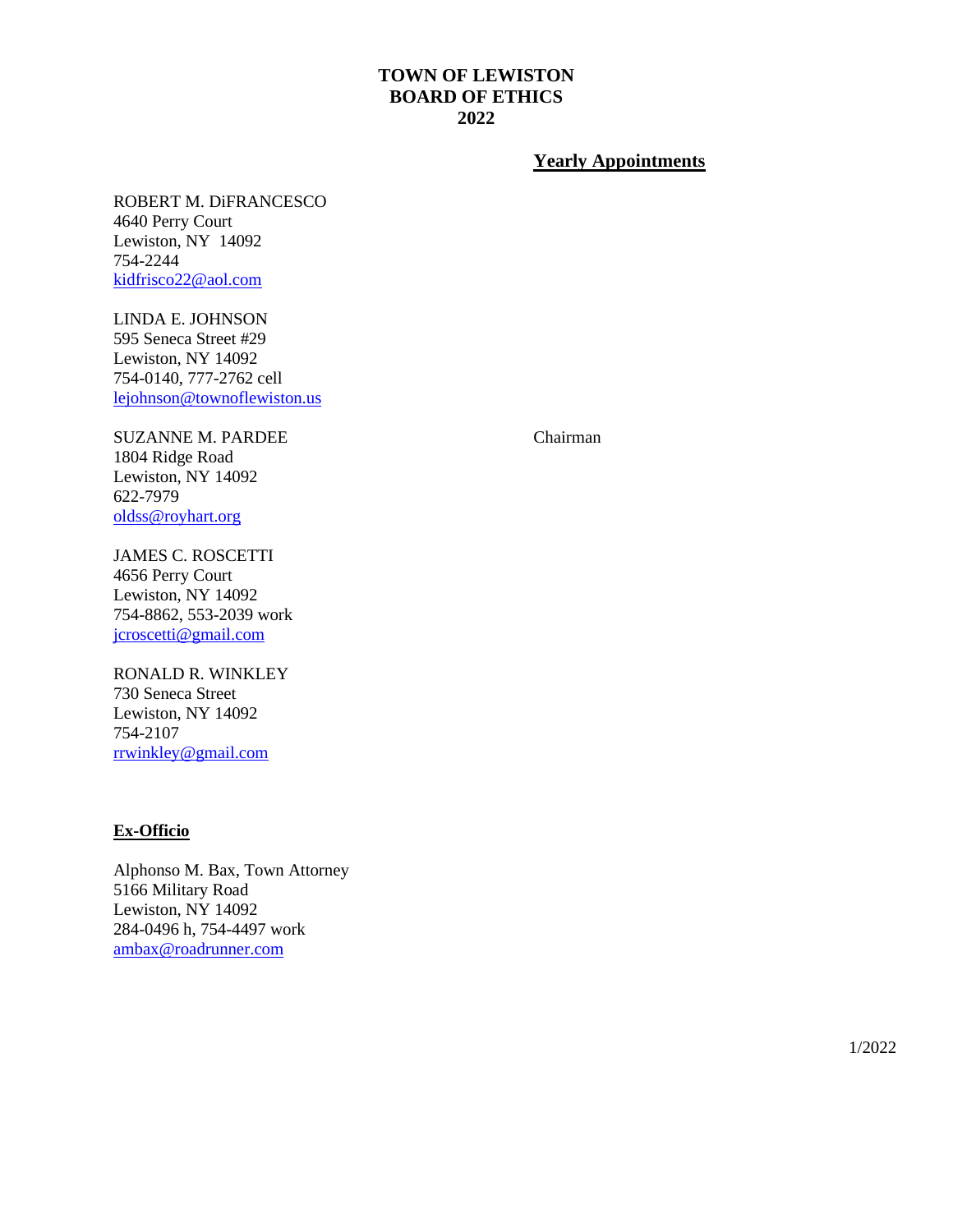# **TOWN OF LEWISTON BUREAU OF FIRE PREVENTION 2022**

#### **LEWISTON FIRE COMPANY NO. 1**

145 N. 6th Street, P.O. Box 748 President-Matthew Grainge Barry Beebe 700 Powell Lane Lewiston, NY 14092 C-343-0383

Brian Christman 4322 Creek Road Lewiston, NY 14092 754-8476, C-870-9034

#### **LEWISTON FIRE COMPANY NO. 2**

1705 Saunders Settlement Road President-Rodney Michalak William Senik 1523 Saunders Settlement Road Niagara Falls, NY 14304 298-5353, C-870-6634

Tony Testa 5996 Mayflower Road Niagara Falls, NY 14305 H-297-2140, C-471-0770

### **SANBORN FIRE COMPANY**

5811 Buffalo Street President-Eric Sherwood Donald Haseley 5701 Bridgeman Road Sanborn, NY 14132 C-432-8082

Fred Blank 5390 Cambria Road Sanborn, NY 14132 H-731-5353

#### **UPPER MOUNTAIN FIRE COMPANY**

839 Moyer Road President-Greg Sitek Terrance Hailey 739 The Circle Lewiston, NY 14092 297-6314, C-807-8517

Greg Sitek 1003 Elliott Drive Lewiston, NY 14092 H-297-7036, C-348-4038

Chairman Les Myers 335 Merrie Road Lewiston, NY 14092 C-628-3180

Fire Inspector Patrick E. Martin 919 Escarpment Drive Lewiston, NY 14092 C-425-0374

Fire Inspector Donald J. Cosentino 400 Chicora Road Lewiston, NY 14092 754-2284, C-622-5795

# Chief Rob Hoover 6030 Hoover Road Sanborn, NY 14132 C-570-6078

Chief Charles Smith 1019 Escarpment Drive Lewiston, NY 14092

C-380-8325

Chief Les Myers 335 Merrie Road Lewiston, NY 14092 C-628-3180

Chief James Bos 5060 Sweethome Road Niagara Falls, NY 14305 298-0501, C-984-3144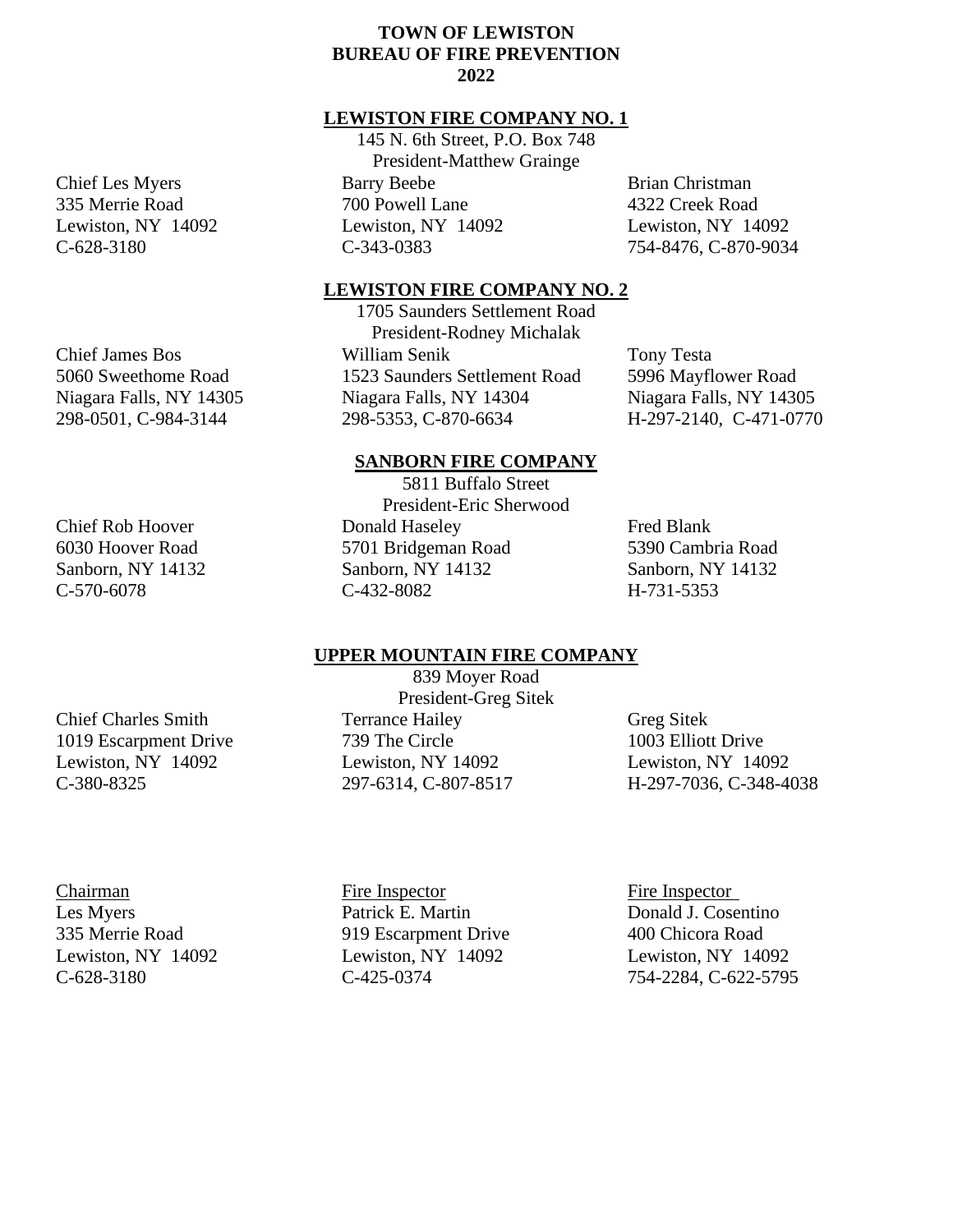# **2019 BUREAU OF FIRE PREVENTION** Page 2

#### **Town Board Liaisons**

D. Steven Broderick John O. Jacoby 600 Mohawk Street 4621 Lower River Road Lewiston, NY 14092 Lewiston, NY 14092 807-2167 cell 754-0891, 698-2701 c [supervisor@townoflewiston.us](mailto:supervisor@townoflewiston.us) [jacobyj@roadrunner.com](mailto:jacobyj@roadrunner.com)

# **FIRE COMPANIES:**

#### **LEWISTON FIRE CO. #1**

145 N. 6th Street, P.O. Box 748 Lewiston, NY 14092 754-4487, fax 754-8177

### **President**

Matthew Grainge 915 Mohawk Street Lewiston NY 14092 531-8335

### **UPPER MOUNTAIN FIRE CO.**

839 Moyer Road Lewiston, NY 14092 297-0330, fax 297-1074

#### **President**

Greg Sitek 1003 Elliott Drive Lewiston, NY 14092 C-348-4038

### **LEWISTON FIRE CO. #2**

1705 Saunders Sett. Rd Niagara Falls, NY 14304 297-0050, fax 298-9279

# **President**

Rodney Michalak 1228 Saunders Settlement Road Niagara Falls, NY 14305 C-628-0731

#### **SANBORN FIRE CO.**

5811 Buffalo Street, P.O. Box 362 Sanborn, NY 14132 731-4616, fax 731-1536

# **President**

Eric Sherwood 5830 Townline Road Sanborn, NY 14132 C-585-703-1216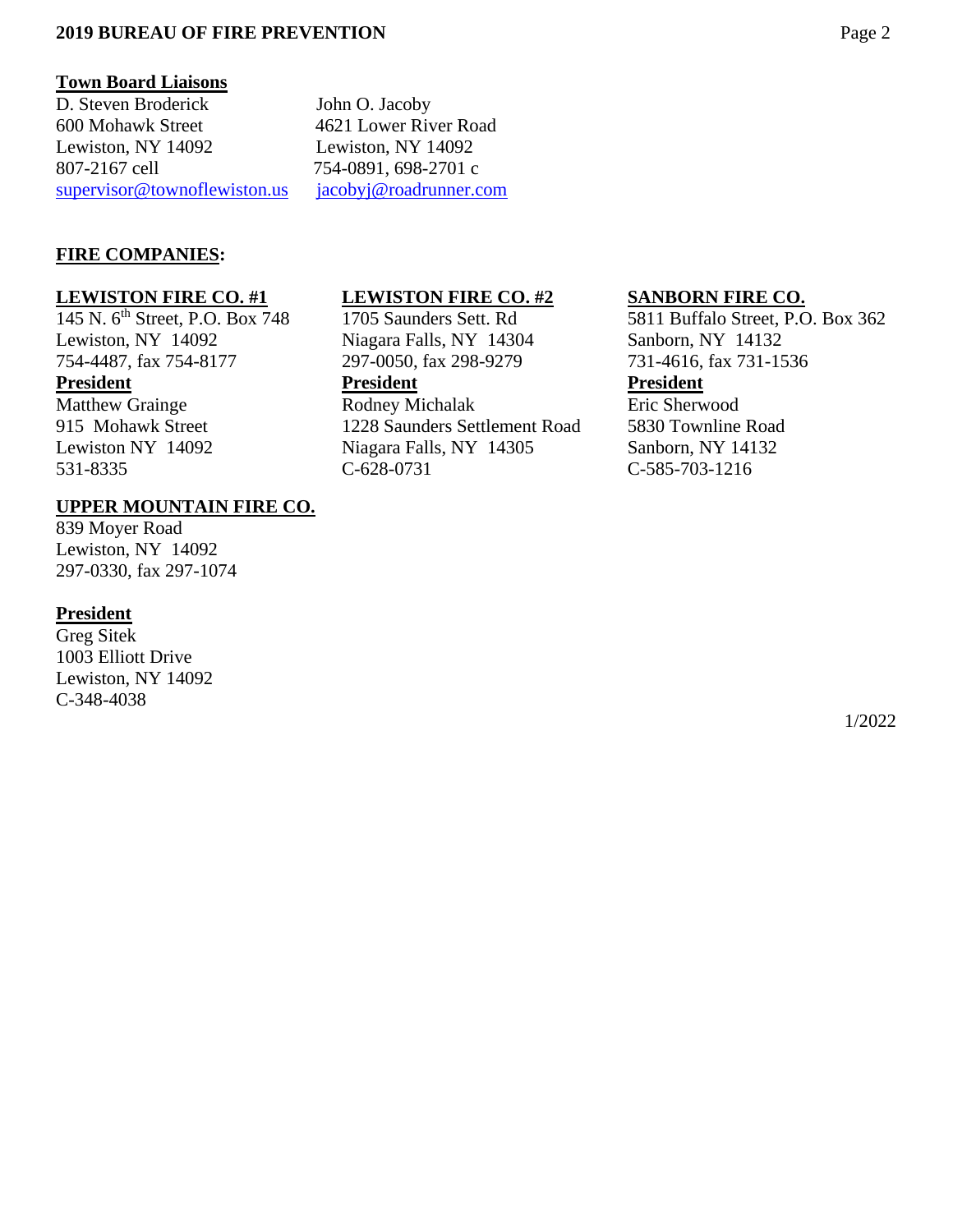# **TOWN OF LEWISTON HISTORIC PRESERVATION COMMISSION 2022 Term Expires**

| 923 Orchard Drive<br>Lewiston, NY 14092<br>Millared 14@gmail.com                                                                                                                                                                  |                                                                                                                                                     |
|-----------------------------------------------------------------------------------------------------------------------------------------------------------------------------------------------------------------------------------|-----------------------------------------------------------------------------------------------------------------------------------------------------|
| MICHAEL D. RHONEY<br>554 Oak Run Drive<br>Lewiston, NY 14092<br>622-0731<br>mdr2542@gmail.com                                                                                                                                     | 12/31/2022<br>Vice Chairman                                                                                                                         |
| HARRY W. WRIGHT<br>5136 Woodland Drive<br>Lewiston, NY 14092<br>284-5908, 913-4062<br>wwrit2@aol.com                                                                                                                              | 12/31/2028<br>Chairman                                                                                                                              |
| WASKO, LOUISE<br>1302 Ridge Road<br>Lewiston, NY 14092<br>754-4644, 417,7066<br>lawasko@verizon.com                                                                                                                               | 12/31/2027                                                                                                                                          |
| Alternate<br>THOMAS PATTI<br>544 Riverwalk Drive<br>Youngstown, NY 14174<br>405-7167, 946-6346 c<br>amtpatti@roadrunner.com<br><u>Ex-officio</u><br>MARJORIE L. MAGGARD, Historian<br>5893 Garlow Road<br>Niagara Falls, NY 14304 | <b>Town Board Liaison</b><br><b>JOHN O. JACOBY</b><br>4621 Lower River Road<br>Lewiston, NY 14092<br>754-0891, 698-2701 c<br>jacobyj@roadrunner.com |

297-1923, 695-7279 c [Gertie7@aol.com](mailto:Gertie7@aol.com)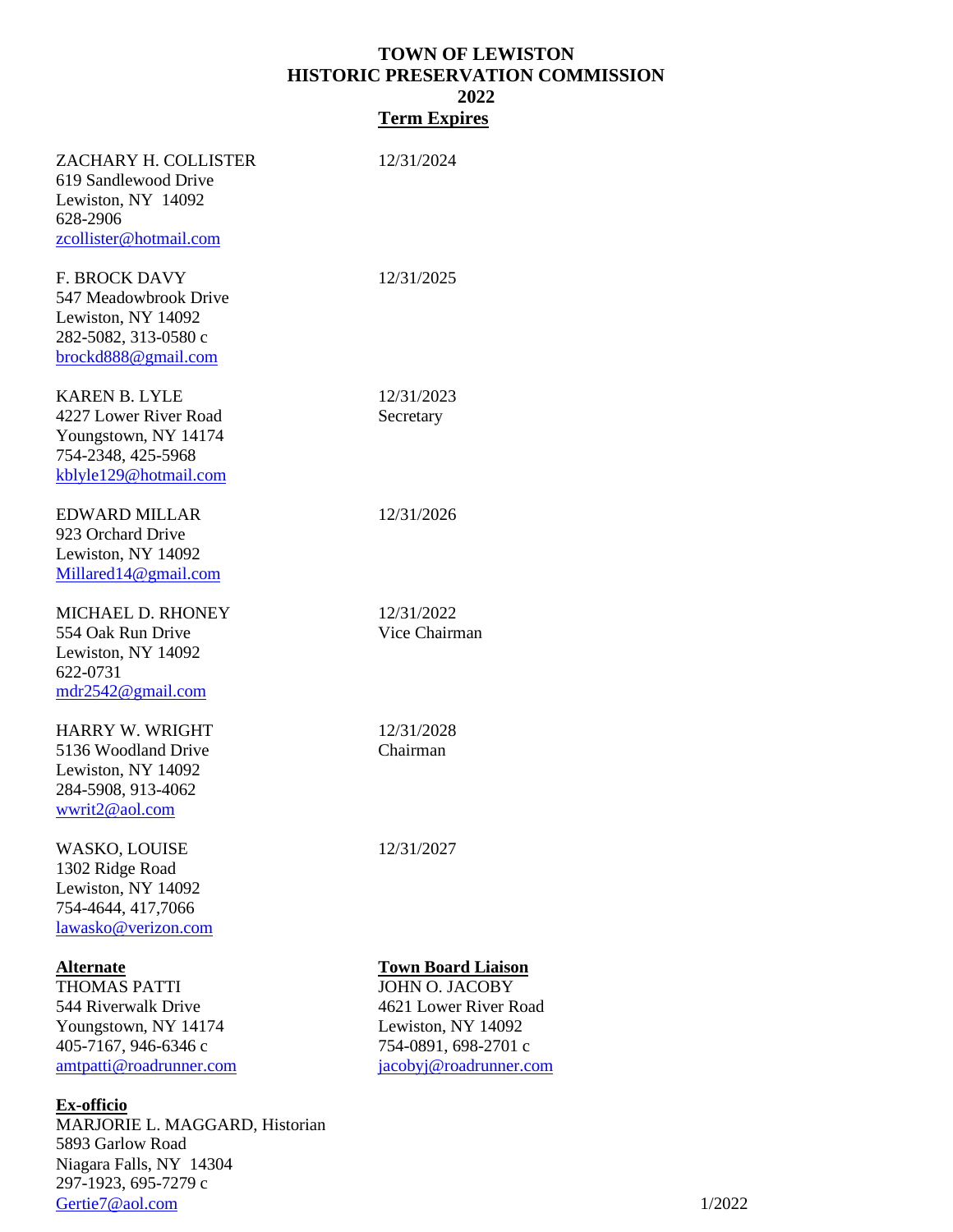# **TOWN OF LEWISTON LEWISTON PUBLIC LIBRARY BOARD OF TRUSTEES (7 Members / 4-Town – 3-Village)**

**2022**

|                                                                                                                                                     | <b>Term Expires</b> |
|-----------------------------------------------------------------------------------------------------------------------------------------------------|---------------------|
| <b>MARY JO FARRELL</b><br>406 Garden Lane<br>Lewiston, NY 14092<br>754-8090<br>farrkids4@aol.com                                                    | 2022                |
| <b>MATTHEW S. FELDMAN</b><br>806 The Circle<br>Lewiston, NY 14092<br>917-660-5779 work<br>mfeldman@feldmankieffer.com                               | 2025                |
| <b>CHRISTOPHER PANNOZZO</b><br>796 Oneida Street<br>Lewiston, NY 14092<br>capannozzo@aol.com                                                        | 2024                |
| MARGARET A. (PEGGY) SALADA<br>432 Aberdeen Road<br>Lewiston, NY 14092<br>754-7681                                                                   | 2023                |
| <b>NANCY SMITH</b><br>864 Ridge Road<br>Lewiston, NY 14092<br>$n\frac{ancyksmith1@gmail.com}{1}$                                                    | 2023                |
| <b>BRUCE SUTHERLAND</b><br>605 Center Street<br>Lewiston, NY 14092<br>bru737@roadrunner.com                                                         | 2024                |
| <b>JUSTIN TEDESCO</b><br>4685 Stacy Drive<br>Lewiston, NY 14092807-8273<br>justin@tedescoconstruction.com                                           | 2024                |
| <b>Town Board Liaison</b><br><b>JOHN O. JACOBY</b><br>4621 Lower River Road<br>Lewiston, NY 14092<br>754-0891, 698-2701 c<br>jacobyj@roadrunner.com |                     |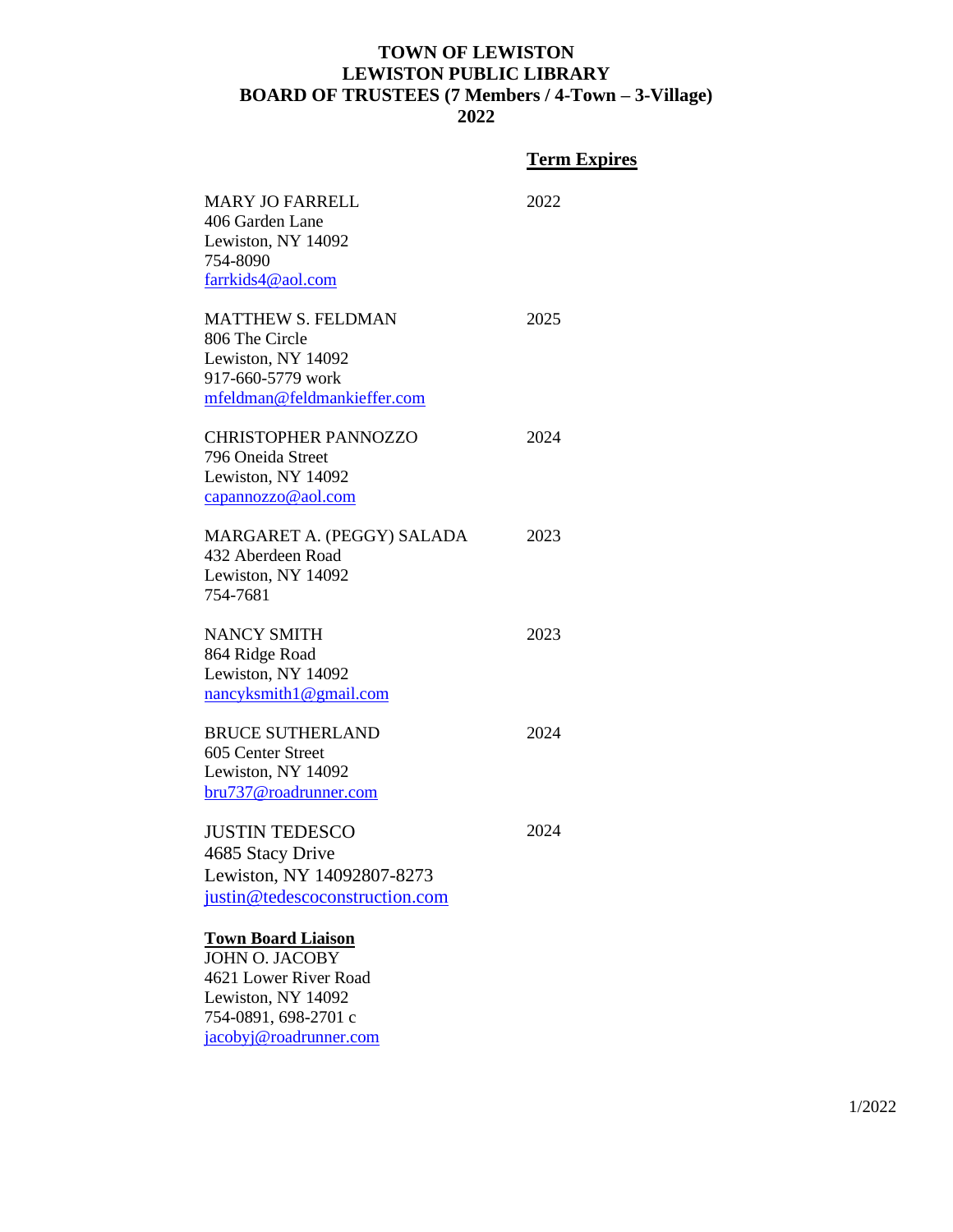# **TOWN OF LEWISTON LIGHTING ADVISORY BOARD 2022**

# **Yearly Appointments**

Chairman

JOHN P. BARBER 5224 Paddock Lane Lewiston, NY 14092 298-8019 [Barbej1@roadrunner.com](mailto:Barbej1@roadrunner.com)

SUZANNE M. PARDEE 1804 Ridge Road Lewiston, NY 14092 622-7979 [oldss@royhart.org](mailto:oldss@royhart.org)

BRUCE V. GONKA 664 Ridge Road Lewiston, NY 14092 998-9022 [brucegonka@yahoo.com](mailto:brucegonka@yahoo.com)

MARY PRICE 696 Cayuga Drive Lewiston, New York 14092 754-4169

DANIEL VITCH 832 Foxwood Drive, Apt 12 Lewiston, NY 14092 754-2459 [dvitch1@twc.com](mailto:dvitch1@twc.com)

#### **Town Board Liaison**

JASON C. MYERS 5845 Griffin St. Sanborn 14132 481-5262 [jmyers14132@gmail.com](mailto:jmyers14132@gmail.com)

**Ex-Officio** BRIAN E. CHRISTMAN 4322 Creek Road Lewiston, NY 14092 754-8476, 870-9034 c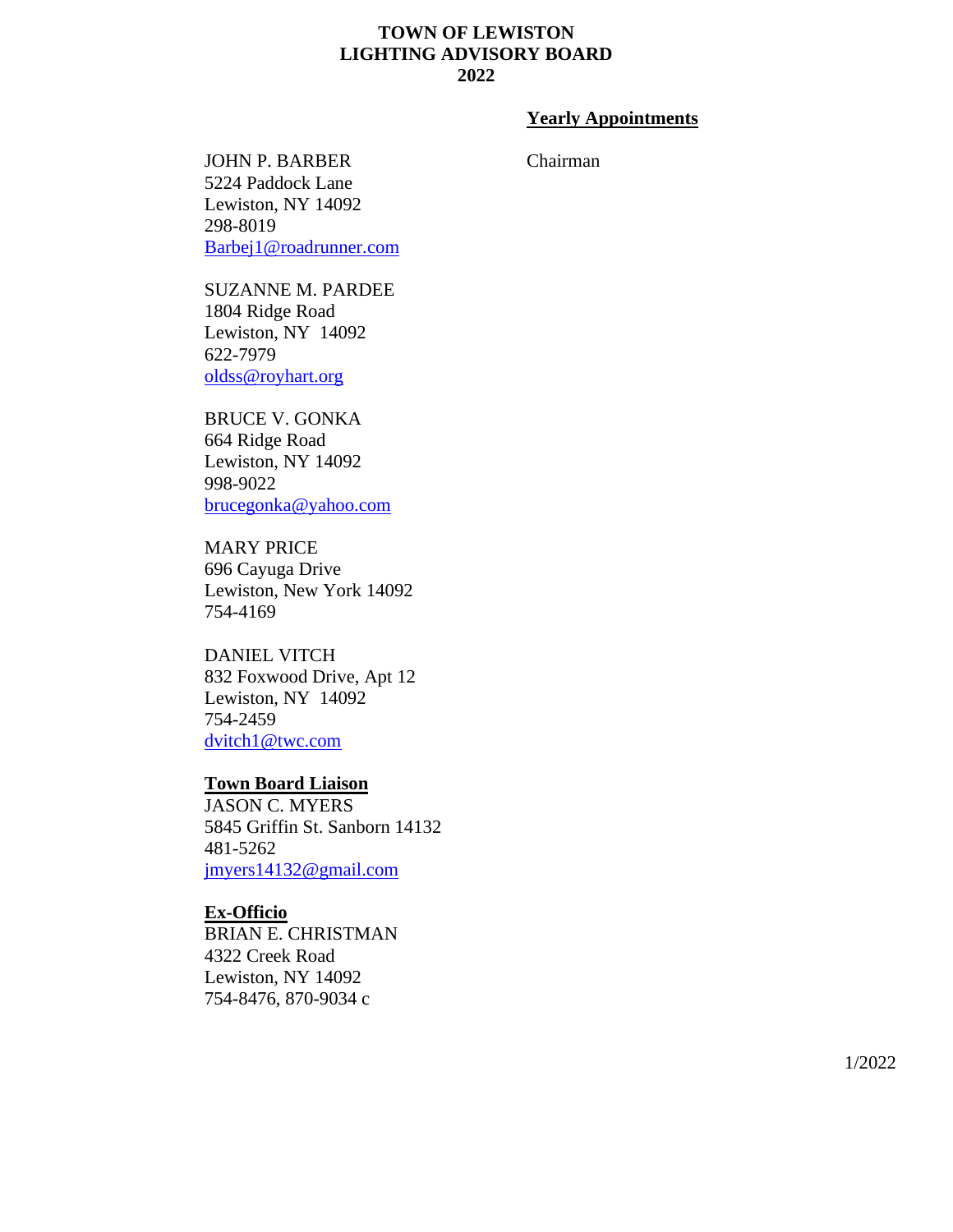# **TOWN OF LEWISTON MODERN CAC 2022**

# *NO APPOINTMENTS MADE FOR 2018,2019,2020, 2021*

# *POTENTIALLY TO BE DE-ACTIVATED*

# **Yearly Appointments**

*VACANCY VACANCY VACANCY* Chairman

*VACANCY*

*VACANCY*

**Town Board Liaison**

ROBIN J. MORREALE Lewiston, NY 14092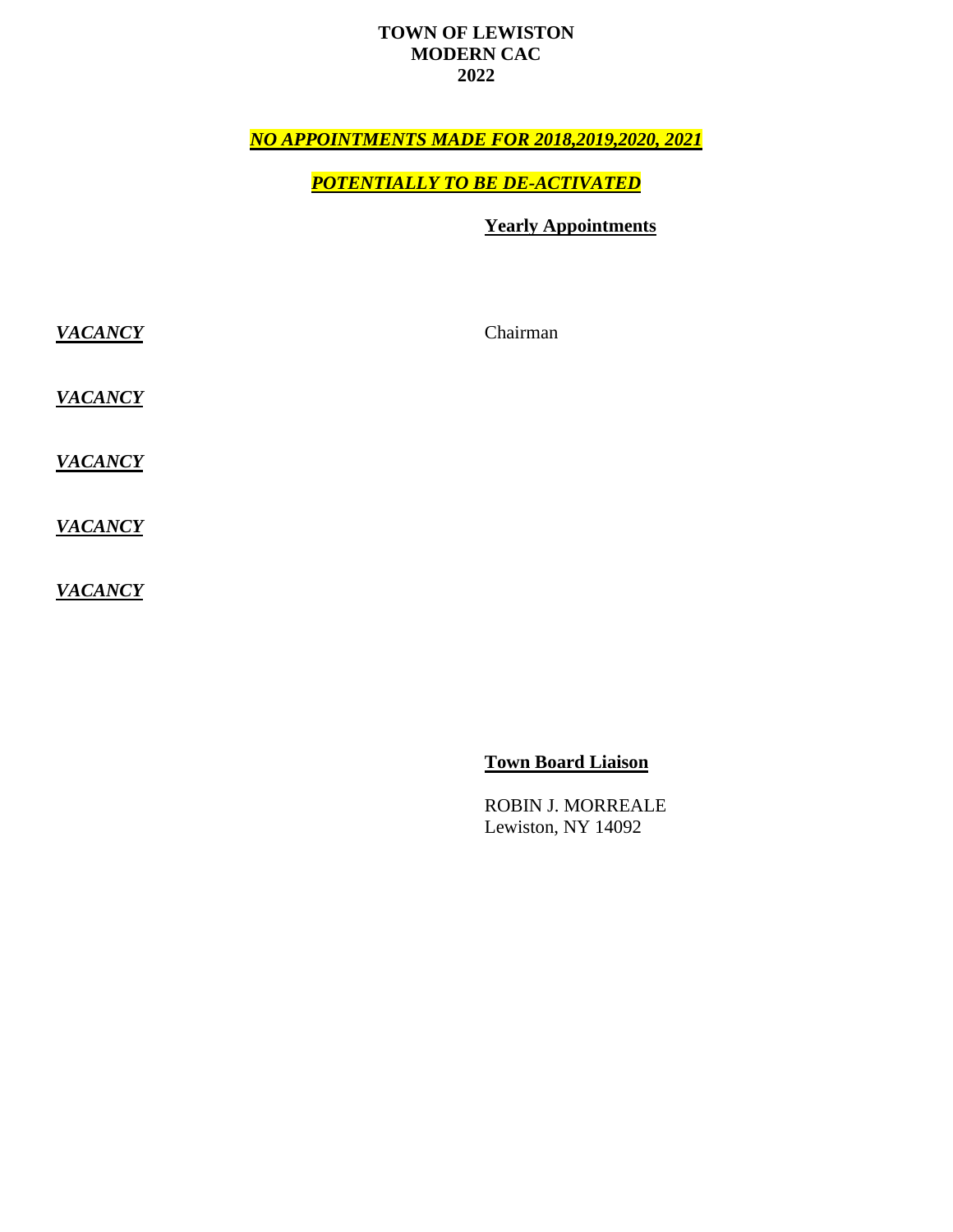# **TOWN OF LEWISTON PARKS AND RECREATION ADVISORY COMMITTEE 2022**

|                                                                                                                         | <b>Term Expires</b>                                                        |
|-------------------------------------------------------------------------------------------------------------------------|----------------------------------------------------------------------------|
| <b>THOMAS DEAL</b><br>4645 Perry Court<br>Lewiston, NY 14092<br>940-0155<br>badddeal@yahoo.com                          | 12/31/2023                                                                 |
| ROBERT L. FLEGAL II<br>5985 Garlow Road<br>Niagara Falls, NY 14304<br>298-0969, 570-3161 work<br>bflegal1@gmail.com     | 12/31/2024                                                                 |
| <b>KARL FRANKOVITCH</b><br>450 Mohawk Street<br>Lewiston, New York 14092<br>754-9086<br>kff@niagaralaw.com              | 12/31/2028                                                                 |
| <b>CHRISTOPHER SALADA</b><br>460 N. 5 <sup>th</sup> Street<br>Lewiston, NY 14092                                        | 12/31/2027                                                                 |
| <b>JOE OLIVERIO</b><br>631 Morgan Drive<br>Lewiston, NY 14092<br>550-0435<br>joliverio3@gmail.com                       | 12/31/2022                                                                 |
| DAVID R. PERREAULT<br>4763 Lower River Road<br>Lewiston, NY 14092<br>754-0737, 228-2234c, 838-3300<br>davperrow@aol.com | 12/31/2026                                                                 |
| <b>MATTHEW J. VILLNAVE</b><br>4986 Creek Road Ext.<br>Lewiston, NY 14092<br>260-6964c<br>villnavem@gmail.com            | 12/31/2025                                                                 |
| Ex-officio:                                                                                                             |                                                                            |
| <b>Director of Recreation</b><br><b>CATHY CVIJETINOVIC</b><br>cathyc@townoflewiston.us                                  | <b>Town Board Liaison</b><br><b>WILLIAM E. GEIBEN</b><br>420 Oneida Street |

420 Oneida Street Lewiston, NY 14092 481-7844 c b[illgeiben@yahoo](mailto:billgeiben@yahoo.com).com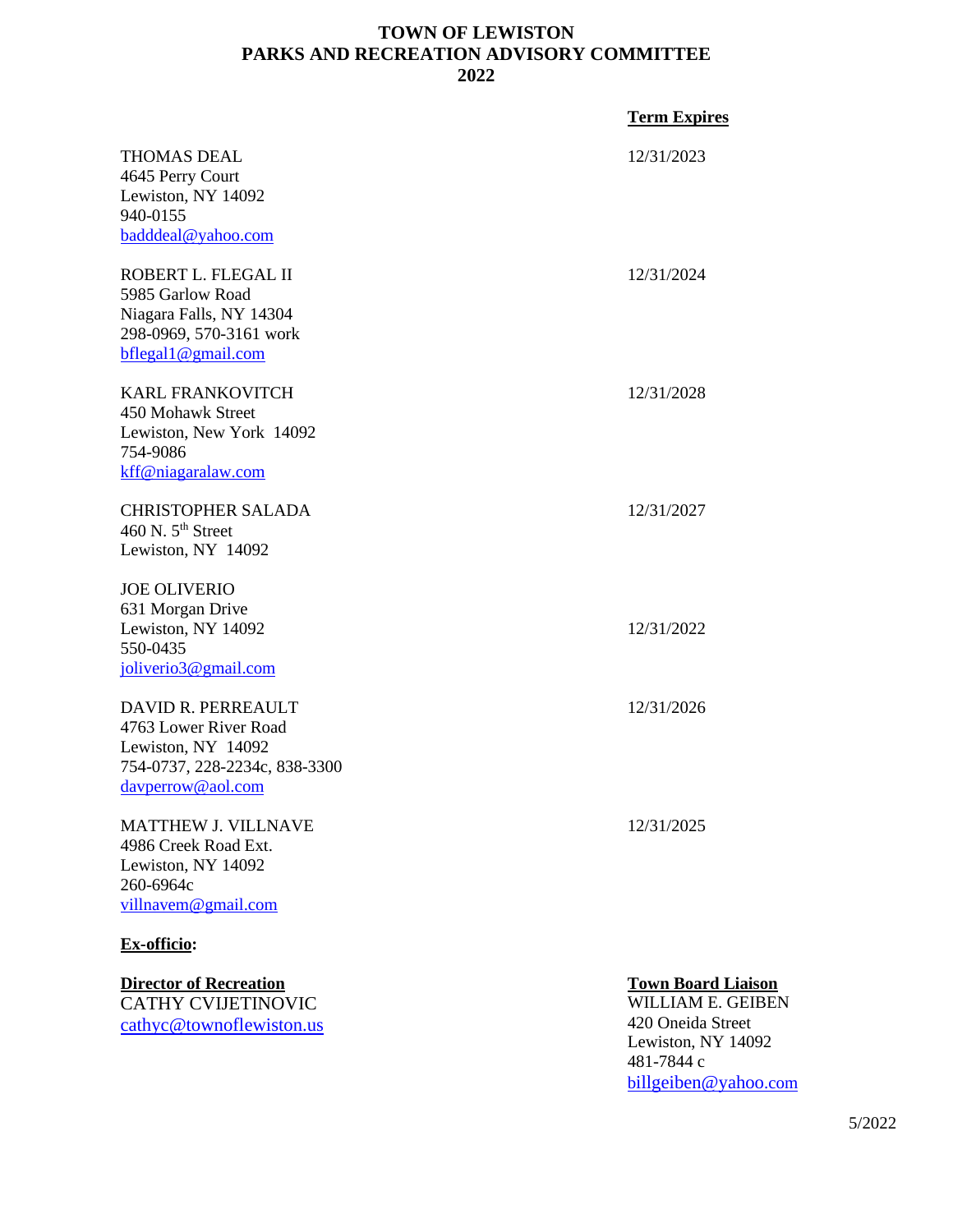# **TOWN OF LEWISTON PERSONNEL COMMITTEE 2022**

DONNA R. GARFINKEL, Town Clerk

AMY E. SMITH, Employee Representative

AL BAX, Attorney

**Town Board Liaison**

WILLIAM E. GEIBEN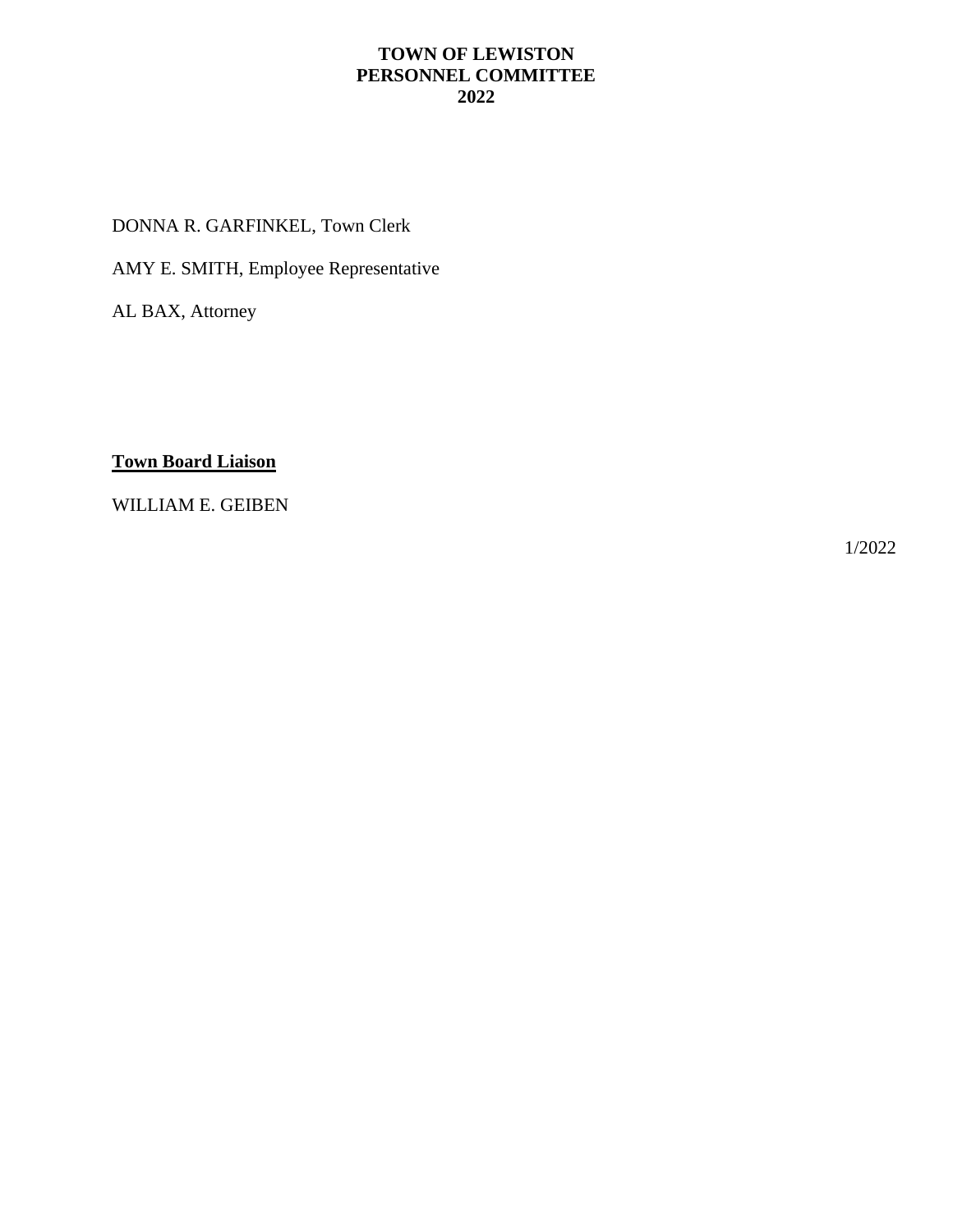# **TOWN OF LEWISTON PLANNING BOARD 2022**

|                                                                                                                                        | <b>Term Expires</b>                                                                                                    |
|----------------------------------------------------------------------------------------------------------------------------------------|------------------------------------------------------------------------------------------------------------------------|
| PATRICK M. BAKER<br>2175 Florence Drive<br>Ransomville, NY 14131<br>791-3373 h., 553-7563 c.<br>pat_baker45@yahoo.com                  | 12/31/2025                                                                                                             |
| <b>WILLIAM C. BURG</b><br>677 Sara Court<br>Lewiston, NY 14092<br>754-2641, 870-1437 cell<br>wburg@gnbcsupply.com                      | 12/31/2023                                                                                                             |
| <b>WILLIAM C. CONRAD</b><br>5180 Townline Road<br>Sanborn, NY 14132<br>731-4367, 983-6745 cell<br>bilconrad@aol.com                    | 12/31/2027                                                                                                             |
| <b>THOMAS LATTANZIO</b><br>503 Riverwalk Drive<br>Youngstown, NY 14174<br>716-574-4542 cell<br>Thomas.lattanzio@gmail.com              | 12/31/2026<br>Chairman                                                                                                 |
| KENNETH H. LILLY<br>4256 Williams Road<br>Ransomville, NY 14131<br>791-3000<br>Klilly@beauent.com                                      | 12/31/2028                                                                                                             |
| WILLIAM J. TACZAK<br>4745 N. 5th Street<br>Lewiston, NY 14092<br>754-2591<br>balmzak@yahoo.com                                         | 12/31/2028                                                                                                             |
| <b>SARAH ROAT WAECHTER</b><br>4791 Oakridge Lane<br>Lewiston, NY 14092<br>946-2522<br>sarwa70@gmail.com                                | 12/31/2024                                                                                                             |
| <b>Town Board Liaisons</b><br><b>ROBIN J. MORREALE</b><br>431 Aberdeen Road<br>Lewiston, NY 14092<br>523-4599<br>morrealerob@gmail.com | <b>JOHN O. JACOBY</b><br>4621 Lower River Road<br>Lewiston, NY 14092<br>754-0891, 698-2701 c<br>Jacobyj@roadrunner.com |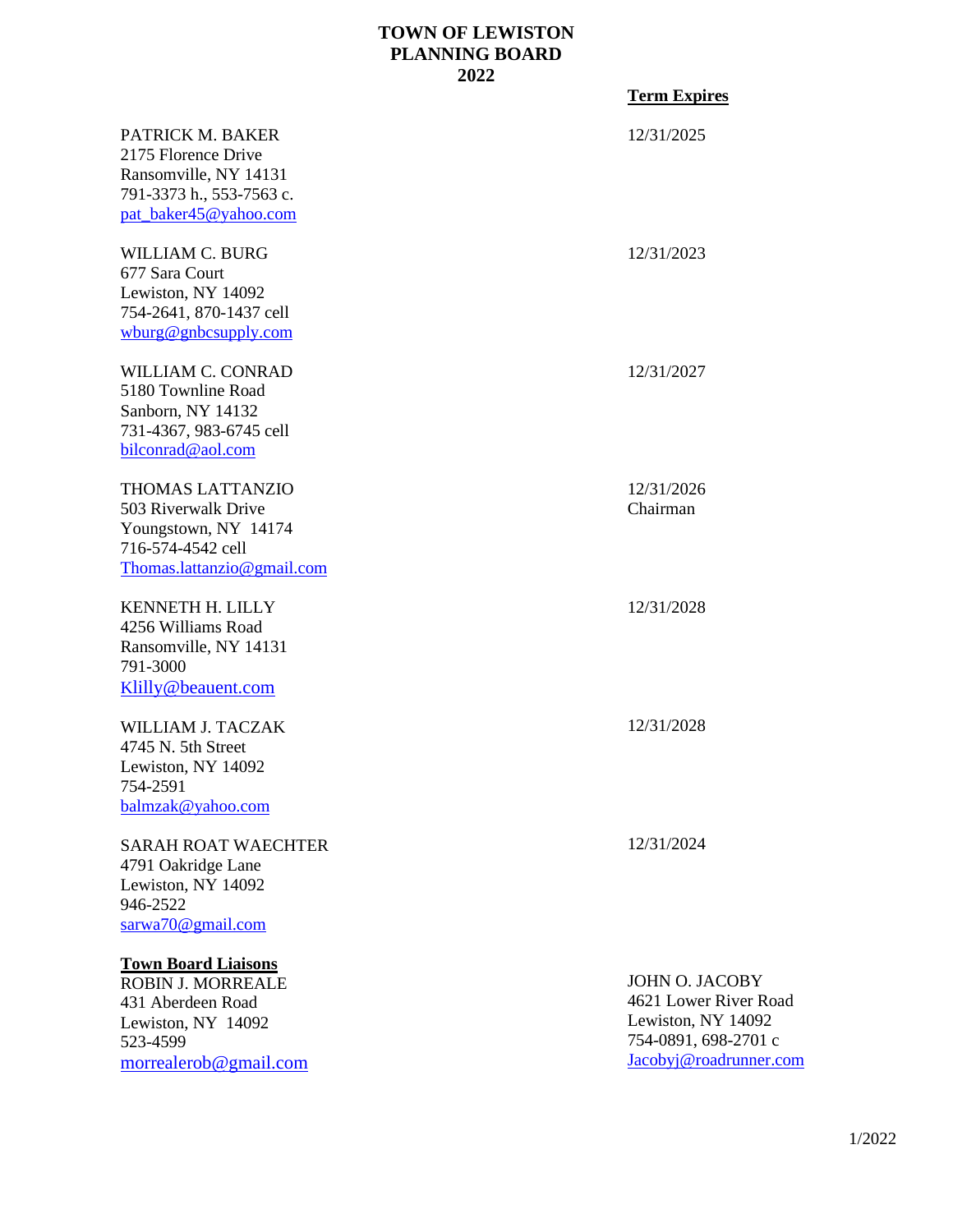# **TOWN OF LEWISTON TOWN/VILLAGE POLICE LIAISON 2022**

#### **Yearly Appointments**

ANNE C. WELCH, Village Mayor 145 N. 4<sup>th</sup> Street Lewiston, NY 14092 754-8271, 998-0464 [mayor@villageoflewiston.com](mailto:mayor@villageoflewiston.com)

D. STEVEN BRODERICK, Town Supervisor 1375 Ridge Road Lewiston, NY 14092 754-8213, 870-2167 cell [supervisor@townoflewiston.us](mailto:supervisor@townoflewiston.us)

JOHN O. JACOBY, Town Councilman 4621 Lower River Road Lewiston, NY 14092 754-0891, 698-2701 c [jacobyj@roadrunner.com](mailto:jacobyj@roadrunner.com)

Police Commission was terminated on March 26, 2012 Replaced with Town / Village Police Liaison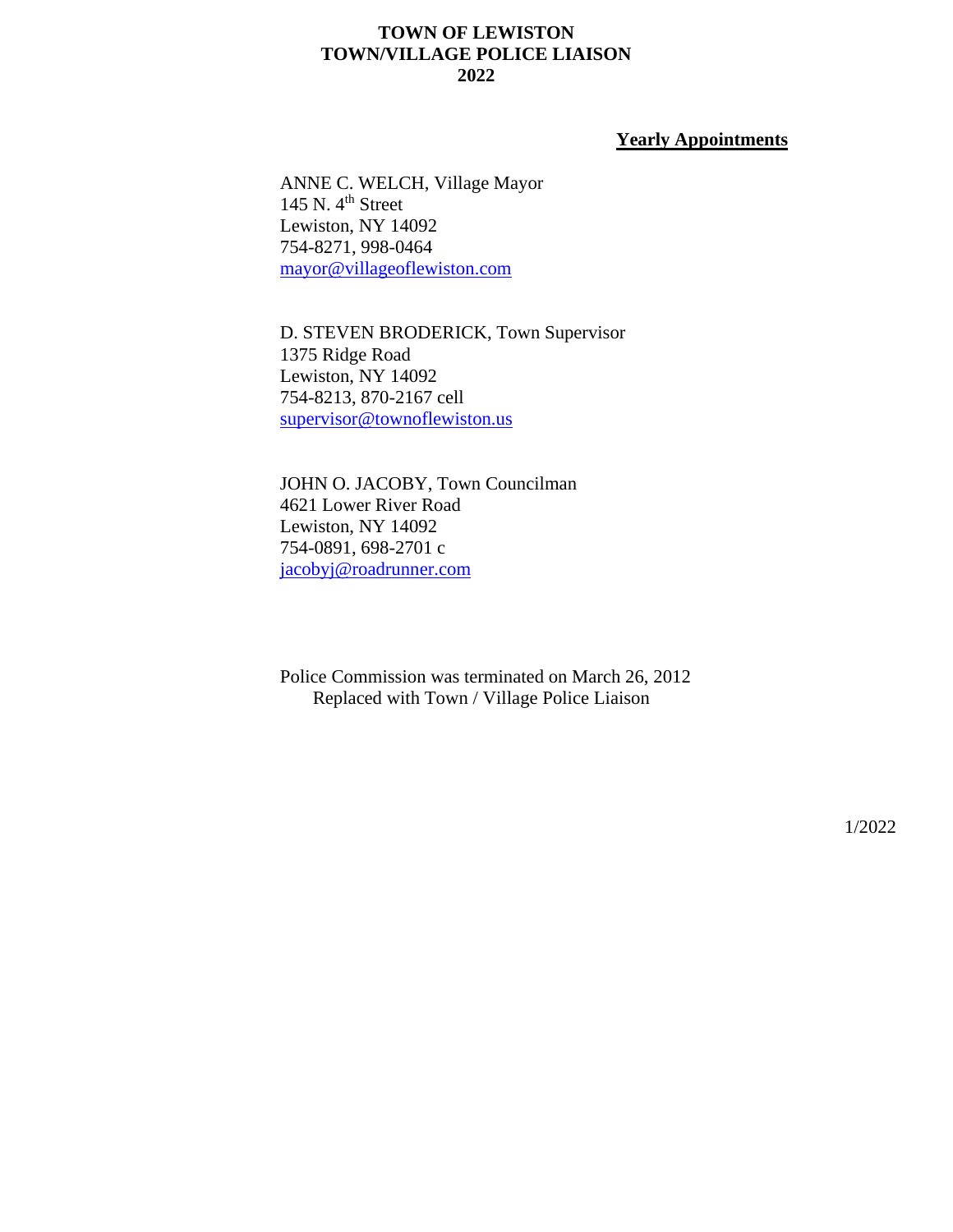# **TOWN OF LEWISTON SIGNAGE COMMITTEE 2022**

#### **Yearly Appointments**

FRANK J. PREVITE, Police Chief 4059 Creek Road Lewiston, NY 14092 754-8477

DAVID J. TRANE, Highway Superintendent 762 The Circle Lewiston, NY 14092 461-5263 c [lewistonhighway@roadrunner.com](mailto:lewistonhighway@roadrunner.com)

GARY M. WASKO 1302 Ridge Road Lewiston, NY 14092 754-4641

CHRISTOPHER L. WINSTEL 1020 James Drive Lewiston, NY 14092 909-5574

#### **Town Board Liaison**

JASON C. MYERS 5845 Griffin Street, Sanborn 14132 481-5262 [Jmyers14132@gmail.com](mailto:Jmyers14132@gmail.com)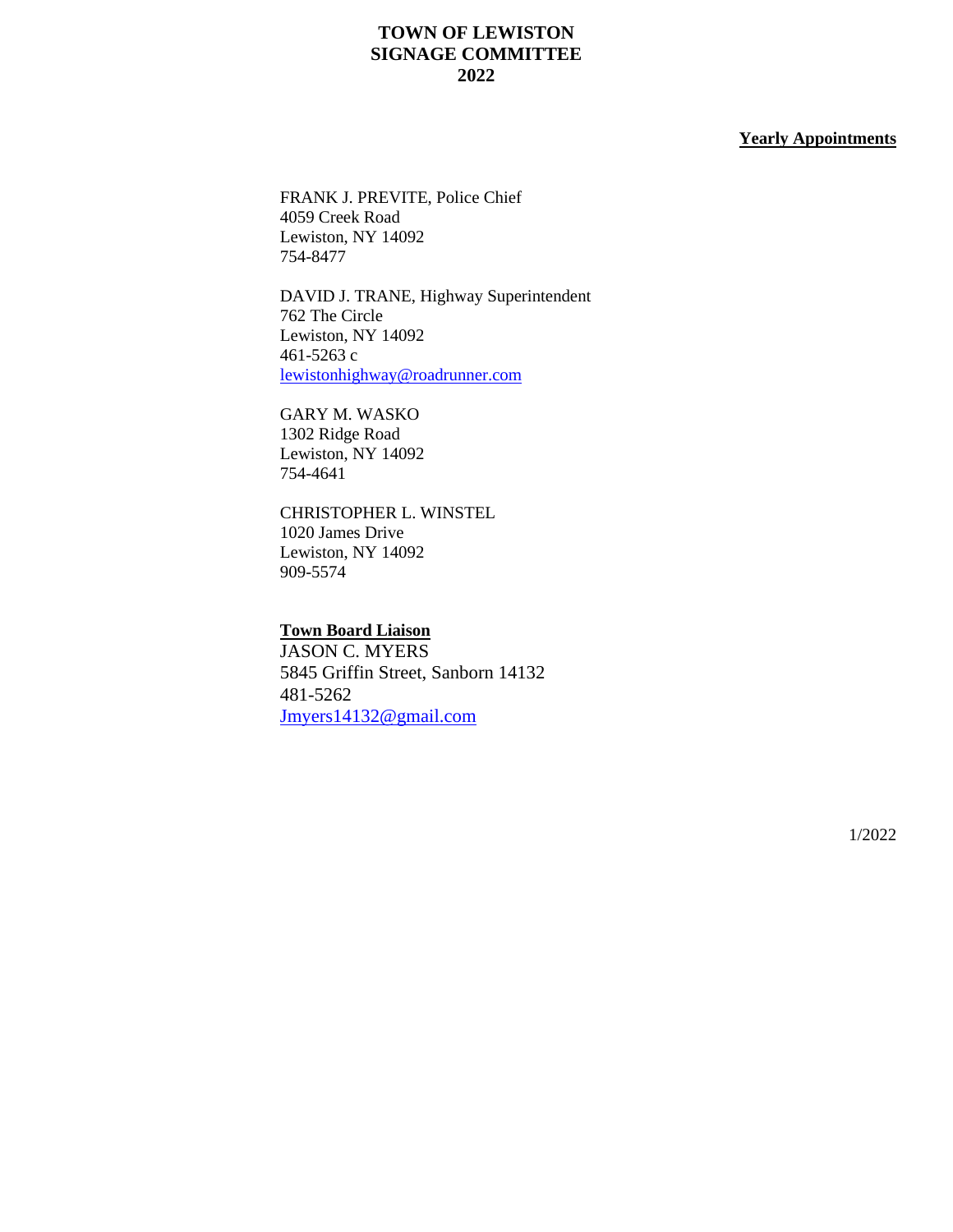# **TOWN OF LEWISTON TOWN BOARD 2022**

# **Term Expires**

| D. STEVEN BRODERICK Supervisor<br>600 Mohawk Street<br>Lewiston, NY 14092<br>807-2167 - cell<br>supervisor@townoflewiston.us               |            | 12/31/2023 |
|--------------------------------------------------------------------------------------------------------------------------------------------|------------|------------|
| <b>WILLIAM E. GEIBEN</b><br>420 Oneida Street<br>Lewiston, NY 14092<br>$754 - 7844 - home$<br>481-7844 - cell<br>billgeiben@yahoo.com      | Councilman | 12/31/2023 |
| <b>JOHN O. JACOBY</b><br>4621 Lower River Road<br>Lewiston, NY 14092<br>$754 - 0891 - home$<br>$698-2701 -$ cell<br>jacobyj@roadrunner.com | Councilman | 12/31/2025 |
| <b>ROBIN J. MORREALE</b><br>431 Aberdeen Road<br>Lewiston, NY 14092<br>$523 - 4599 -$ cell<br>morrealerob@gmail.com                        | Councilman | 12/31/2025 |
| <b>JASON C. MYERS</b><br>5845 Griffin Street<br>Sanborn, NY 14132<br>481-5262<br>imvers14132@gmail.com                                     | Councilman | 12/31/2023 |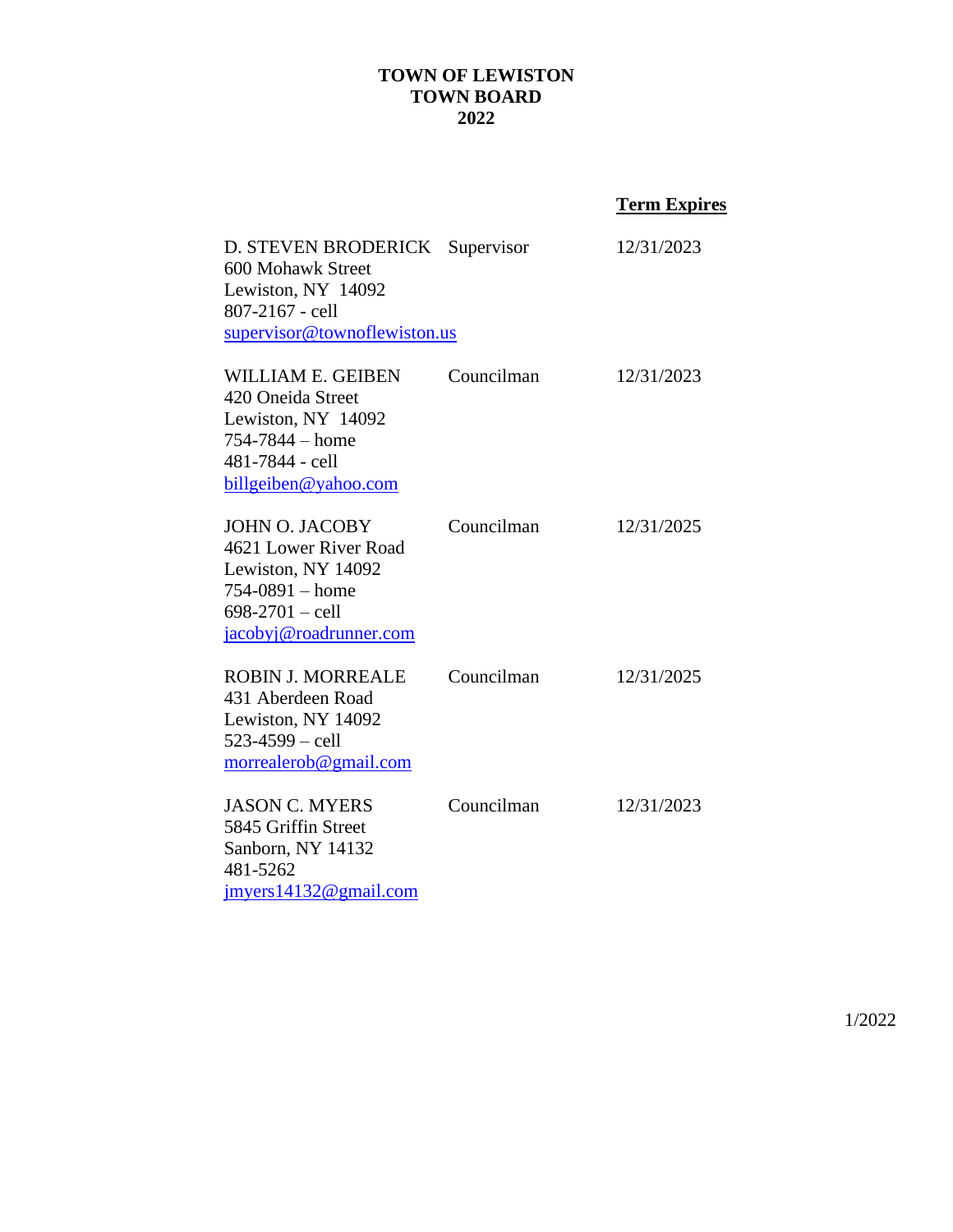# **TOWN OF LEWISTON TOWN HALL RENOVATIONS BOARD 2022**

| <b>Bill Conrad</b> | Deputy Supervisor         |
|--------------------|---------------------------|
| Donna Garfinkel    | <b>Town Clerk</b>         |
| <b>Bill Geiben</b> | <b>Town Board member</b>  |
| <b>Bob Lannon</b>  | Town Engineer             |
| Pat Martin         | Fire Inspector            |
| <b>Tim Masters</b> | <b>Building Inspector</b> |